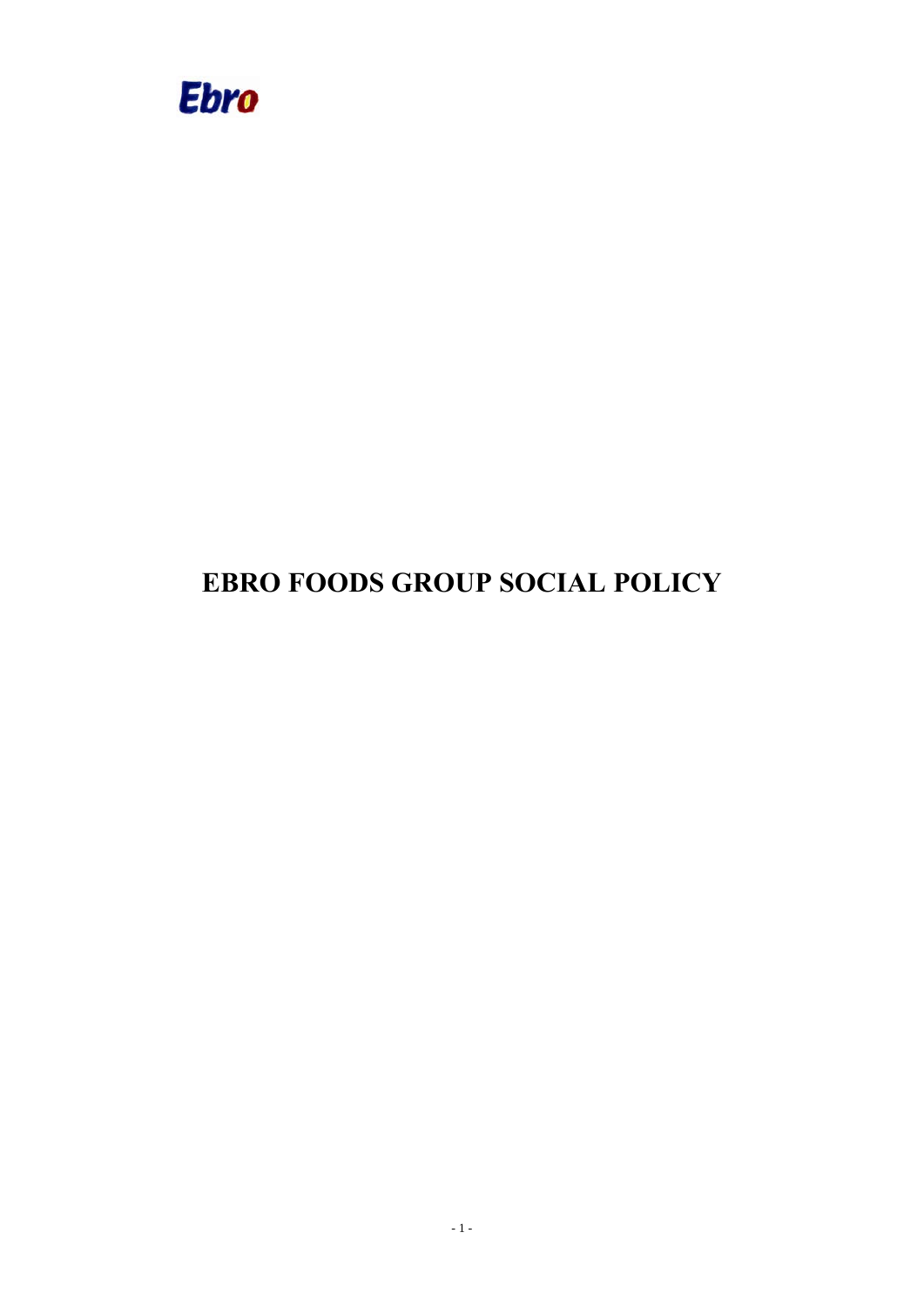

#### **1. Introduction**

The commitment of the Ebro Foods Group to the social needs and creation of value for local communities is one of the strategic focal points of its Corporate Social Responsibility Policy.

To contribute to this target, the Group needs a social action policy aligning social collaboration through purely philanthropic donations with its business strategy, strengthening the trust between the Group companies and the communities or countries in which they operate by making the necessary investments for the communities and promoting initiatives to improve the social and economic conditions of their value chain.

## **2. Object**

In this Social Action Policy ("**Policy**"), the Board of Directors of Ebro Foods S.A. ("**Company**") lays down the basic principles and criteria governing the social actions of the Company and the group of companies headed by Ebro ("**Group**").

## **3. Scope**

This policy is applicable to Ebro Foods, S.A. and the other companies in its Group.

The Policy is also extended to the Ebro Foods Foundation ("**Foundation**"), through the professionals of the Group who collaborate with it.

#### **4. Principles**

- All social action shall be conducted in accordance with the principles of transparency, adaptability and value added.
- Social action shall refer mainly to the following areas, without prejudice to any others that may be considered:
	- (i) assistance and social integration in the Group's areas of influence;
	- (ii) projects related with education and access to employment;
	- (iii) donations of food produced by the Group;
	- (iv) social and environmental crop standard development programmes leading to sustainable farming;
	- (v) promotion of healthy eating, offering consumers a broad range of Group products focusing on the Health segment.
- The Foundation is the main driving force behind the Group's social action. It shall promote and develop initiatives that adapt flexibly to the local needs and demands in the areas in which the Group operates and its collaboration shall be considered an added contribution to the well-being of the communities, the